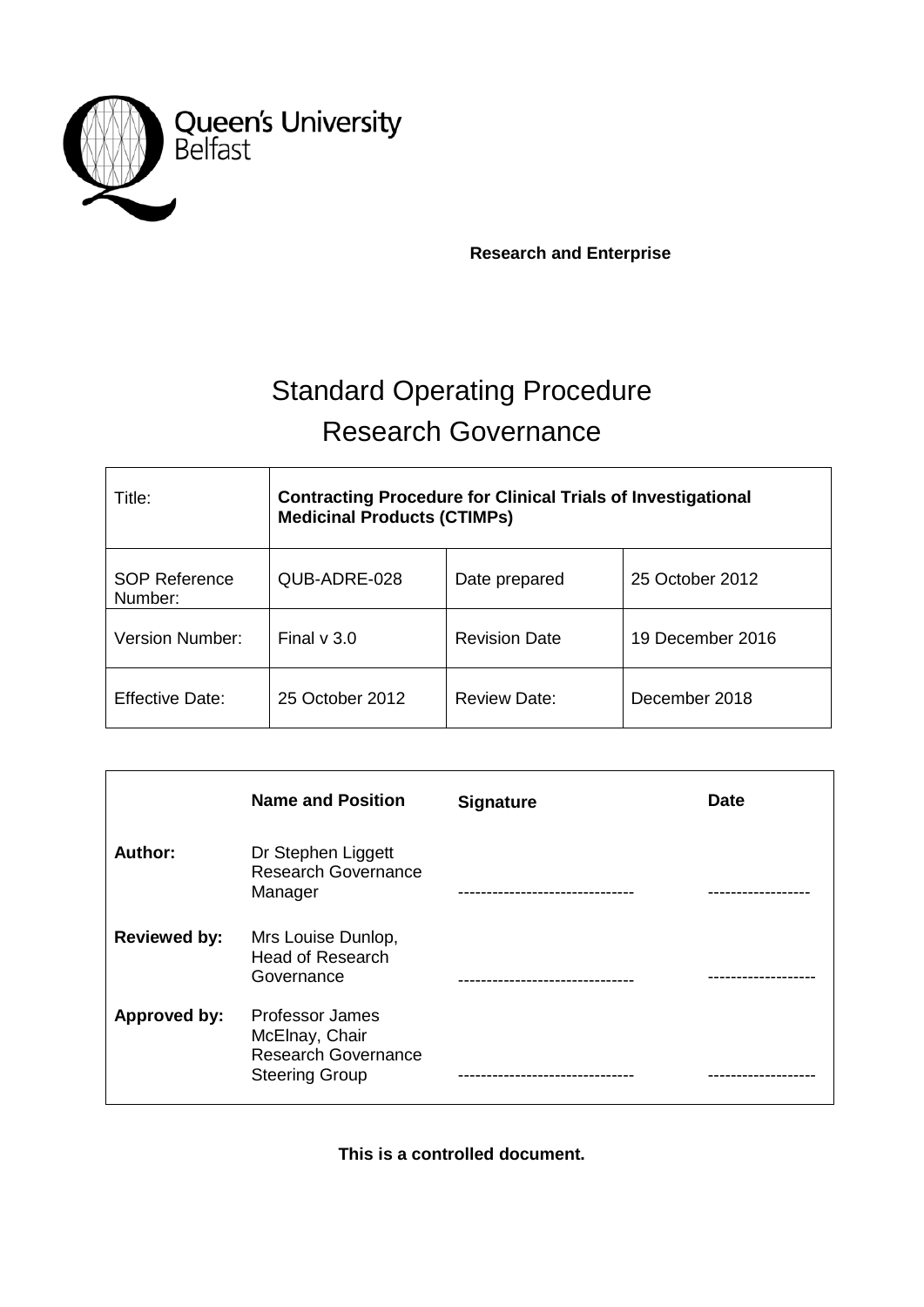# **Do Not Copy**

# **When using this document please ensure that the version is the most up to date by checking the Research Governance Website**

# Revision Log

| <b>Previous Version</b><br>number | Date of<br>Review/Modification | Reason for<br>Review/Modification | <b>New Version Number</b> |
|-----------------------------------|--------------------------------|-----------------------------------|---------------------------|
| v1.0                              | 06/10/2014                     | <b>Periodic Review</b>            | v2.0                      |
| Final $\vee$ 2.0                  | 19/12/2016                     | <b>Periodic Review</b>            | Final $\vee$ 3.0          |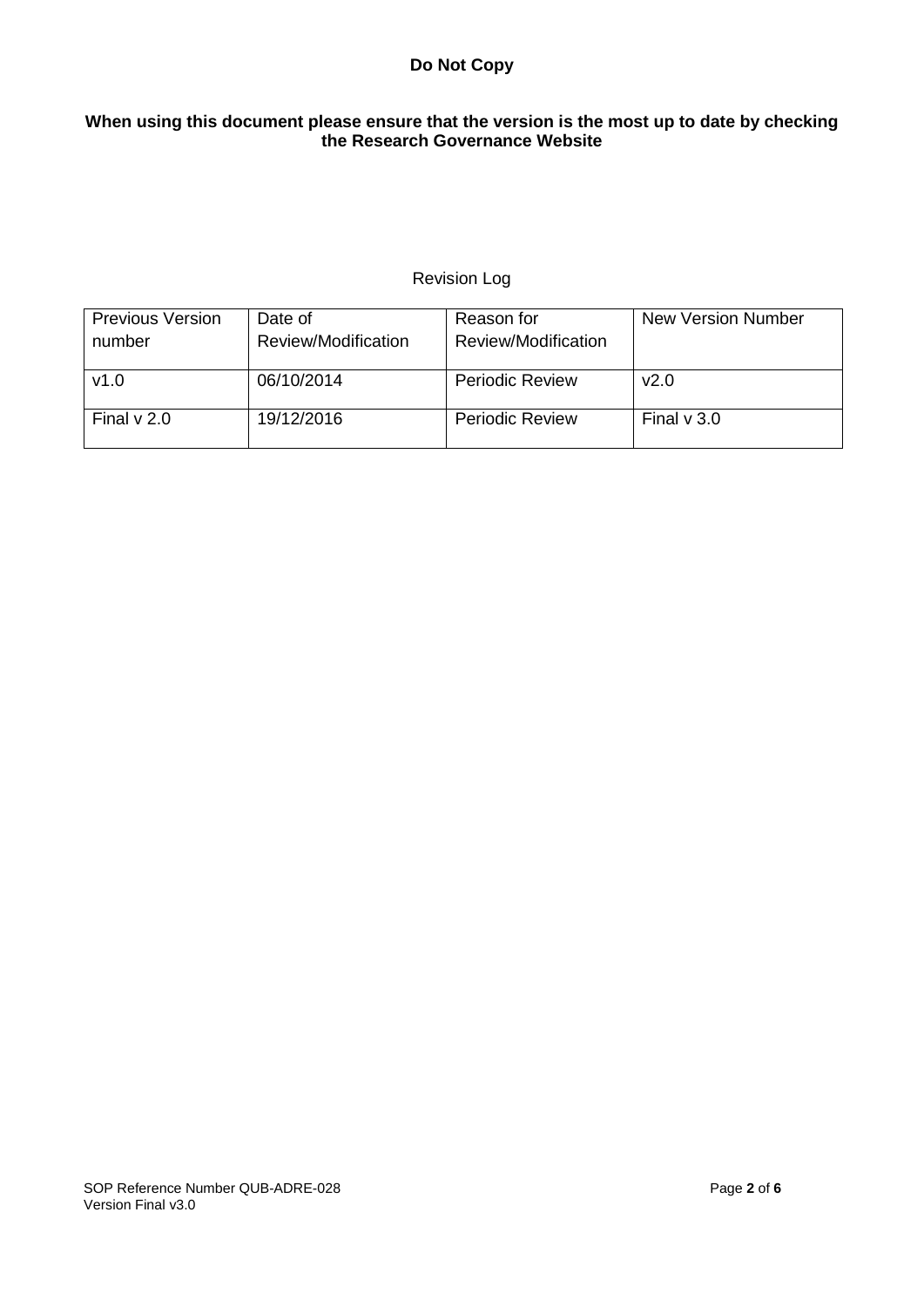# **1. Purpose**

The outsourcing of services associated with Clinical Trials of Medicinal Products (CTIMPs) is usually a necessity. Rarely does an organisation have the resources available to fully conduct the entire study within their organisation. Sponsors depend on external contractors capable of delivering high quality services to efficiently manage CTIMPS. This procedure has been compiled to ensure that the appropriate considerations are taken when the University contracts out clinical trial services to a third party.

#### **2. Introduction**

Conducting a CTIMP is a complex process involving expertise in a wide range of areas. Typical services that are provided by clinical trials service companies include, but are not limited to:

- Laboratory services
- Clinical laboratory services
- Clinical facilities
- Clinical procedures
- Regulatory
- IMP manufacture
- Comparator sourcing and blinding
- Labelling and packaging
- QP release
- Supply-chain management
- Project management
- Pharmacovigilance
- Indemnity Insurance
- Site Monitoring
- Emergency provision if required.

The Sponsor of a clinical trial assumes overall accountability for all regulatory requirements defined in the Medicines for Human Use (Clinical Trials) Regulations 2004 (the Regulations)<sup>1</sup>.

A Contract Research Organisation (CRO) may be appointed to assume the responsibility for any or all parts of a CTIMP. However, this does not transfer accountability and should the CRO not provide a satisfactory service the Sponsor will not be immune to sanctions by the MHRA. Compliance with Good Clinical Practice (GCP) is essential to the successful conduct of any CTIMP. Compliance with GCP principles should ensure that many of the services listed above are performed to the expected standard. The most common regulatory standards subject to MHRA inspection are detailed below with links available under the reference section of this SOP (Pharmacovigilance in CTIMPs is currently reviewed by the GCP inspectorate):

- **Good Clinical Practice (GCP)**
- **Good Clinical Practice for Clinical Laboratories**
- **Good Manufacturing Practice**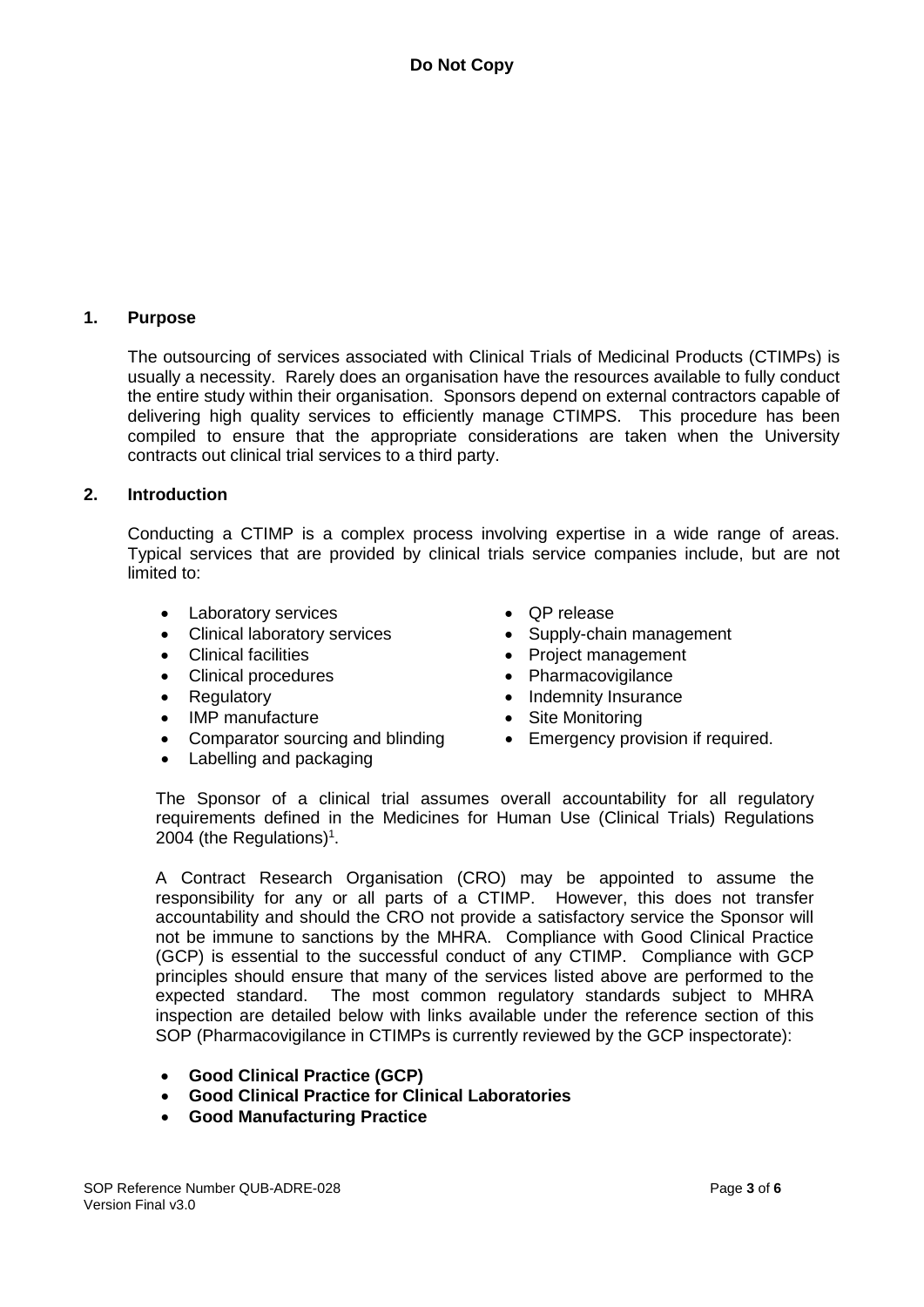These standards are very specific and compliance should be determined by someone with experience of GCP/GMP.

#### **3. Scope**

This document applies to non-commercial CTIMPs that are sponsored by The Queen's University of Belfast. It may also apply to co-sponsored or Belfast Health and Social Care Trust sponsored Trials where funding has been awarded to the University.

There are a wide variety of agreements and contracts that can either stand alone or be incorporated as part of a larger over-arching agreement. However, the University's Research Contracts Team are best placed to advise which of the following are required.

#### **4. Responsibilities**

#### Chief Investigator

The Chief Investigator is responsible for highlighting the need for a contract with other parties at the earliest opportunity. He/she must notify the Research Contracts Team, in the Research and Enterprise Directorate to enable them to plan ahead.

Where external partners are to be used, the CI is responsible and must be able to verify that each contractor is competent to undertake the role for which they have been tasked and that they meet all regulatory standards.

The CI must ensure that the contract is approved by an authorised signatory (for example the Director of Research and Enterprise) prior to the research commencing.

The CI must report any adverse events/anomalies defined in the protocol as being critical to safety evaluations within a pre-set time period to the Sponsor and/or the MHRA directly.

#### Research Contracts Team

The Research Contracts Team will be required to negotiate and subsequently produce a legally binding contract acceptable to the parties involved. It is the responsibility of the CI to ensure all matters relevant to the delivery of the trial are raised with the Research Contracts Team to facilitate due diligence.

#### Research Governance, Ethics and Integrity Team

Research Governance Team will be involved in determining the suitability of the contractor and providing guidance to both CI and Research Contracts. The consideration of suitability shall take the form of collating evidence, e.g. accreditation/certifications, inspection reports, other external quality assessments.

#### **5. Procedure**

Once funding has been awarded members of Faculty Finance, Research Contracts, Research Governance and the CI shall liaise to enable the identification of the parties involved and the contracts required for the trial. These discussions may also involve relevant external parties (e.g. N.I. CTU, BHSCT, NI Cancer Trials Unit etc).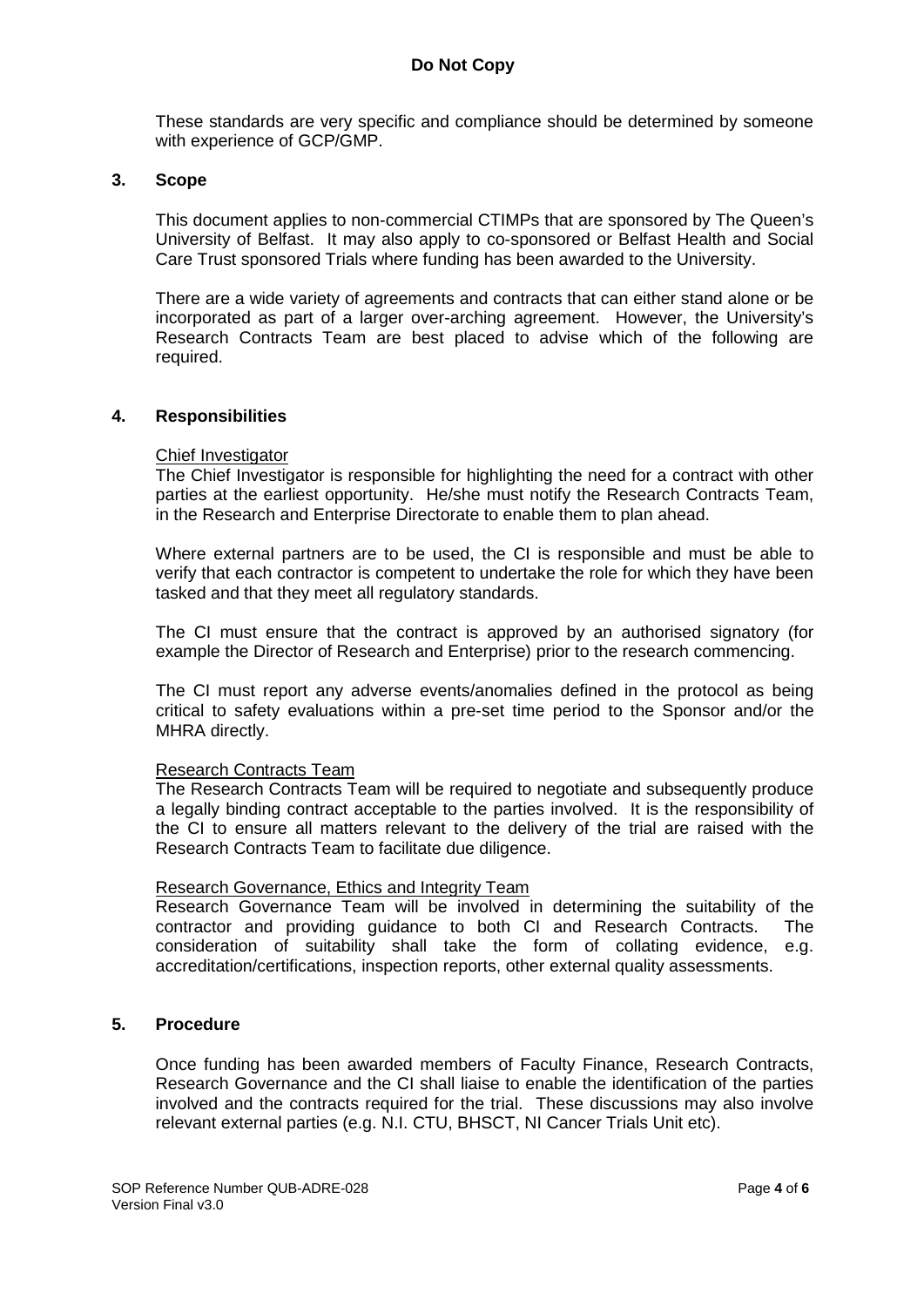The University's insurer for clinical trials must be informed, according to their procedures, of the proposed trial. This would normally be undertaken by the Contracts Manager responsible for the trial.

The Research Governance Team in conjunction with the CI will undertake an exercise of due diligence, advising the CI of any issues or concerns that may arise and Research Contracts of requirements needed.

The Research Contracts Office, with support from the CI and Research Governance, will draft the Trial agreements.

The draft trial agreement(s) shall be issued to the other party/parties for review. The Contracts Manager shall lead negotiations until the Trial Agreement has been agreed.

The Research Contracts office shall be responsible for issuing the contract to relevant parties for signature by the appropriate authorised signatory.

The Trial Agreement shall be finally approved following signature by authorised signatories in relevant parties.

| <b>Type of Agreement</b>                    | <b>Purpose</b>                                                                                                                                                                                                              |
|---------------------------------------------|-----------------------------------------------------------------------------------------------------------------------------------------------------------------------------------------------------------------------------|
| Non-disclosure Agreement                    | To establish a confidential relationship restricting<br>unauthorised access.                                                                                                                                                |
| Material<br>Transfer<br>Agreement<br>(MTA)  | To govern the transfer of material from the<br>provider to the recipient. This may include<br>biological samples but can also govern other<br>chemicals, reagents - indeed anything with<br>scientific or commercial value. |
| Service Level Agreements                    | Details of the service and the required standards<br>by a specific provider.                                                                                                                                                |
| <b>Funding Agreements</b>                   | Details of the funding to be granted to the<br>University.                                                                                                                                                                  |
| Site Agreements                             | The site on which trial activities are to be<br>conducted, for example, with relevant Health<br>Trust stating the work must be undertaken to<br><b>GCP</b> standards.                                                       |
| <b>Laboratory Agreements</b>                | Agreements with the laboratory that will provide<br>services to the Trial, stating that the work must<br>be undertaken to GCP standards.                                                                                    |
| <b>Collaboration Agreements</b>             | institution<br>Where<br>another<br>working<br>is<br>in.<br>association with the University in terms of trial<br>data or clinical samples.                                                                                   |
| Medicinal<br>Product<br>Supply<br>Agreement | Where an Investigational Medicinal Product is<br>required for the trial from an external supplier                                                                                                                           |
| Co-sponsorship Agreement                    | agreement to delegate responsibilities<br>An<br>between parties.                                                                                                                                                            |
| Amendment                                   | Where the start date, previously agreed with the<br>funder, requires deferral.                                                                                                                                              |

### **6. Types of agreements**